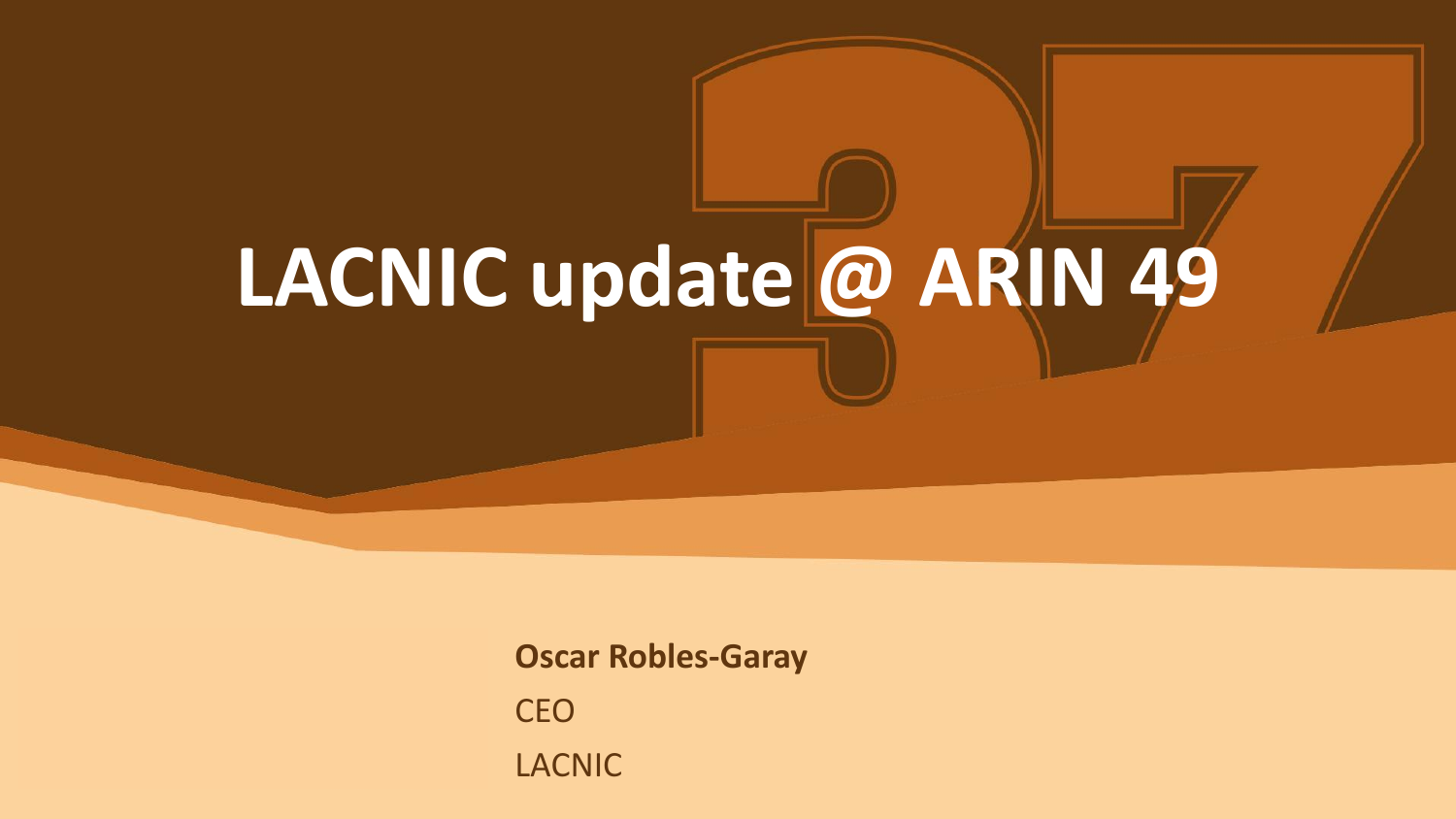# **Five topics**

- 1. IPv4 Exhaustion
- 2. IPv6 & RPKI Deployment
- 3. Policy Implementation
- 4. Internet Technical Success Factors
- 5. Strategic Plan 2025

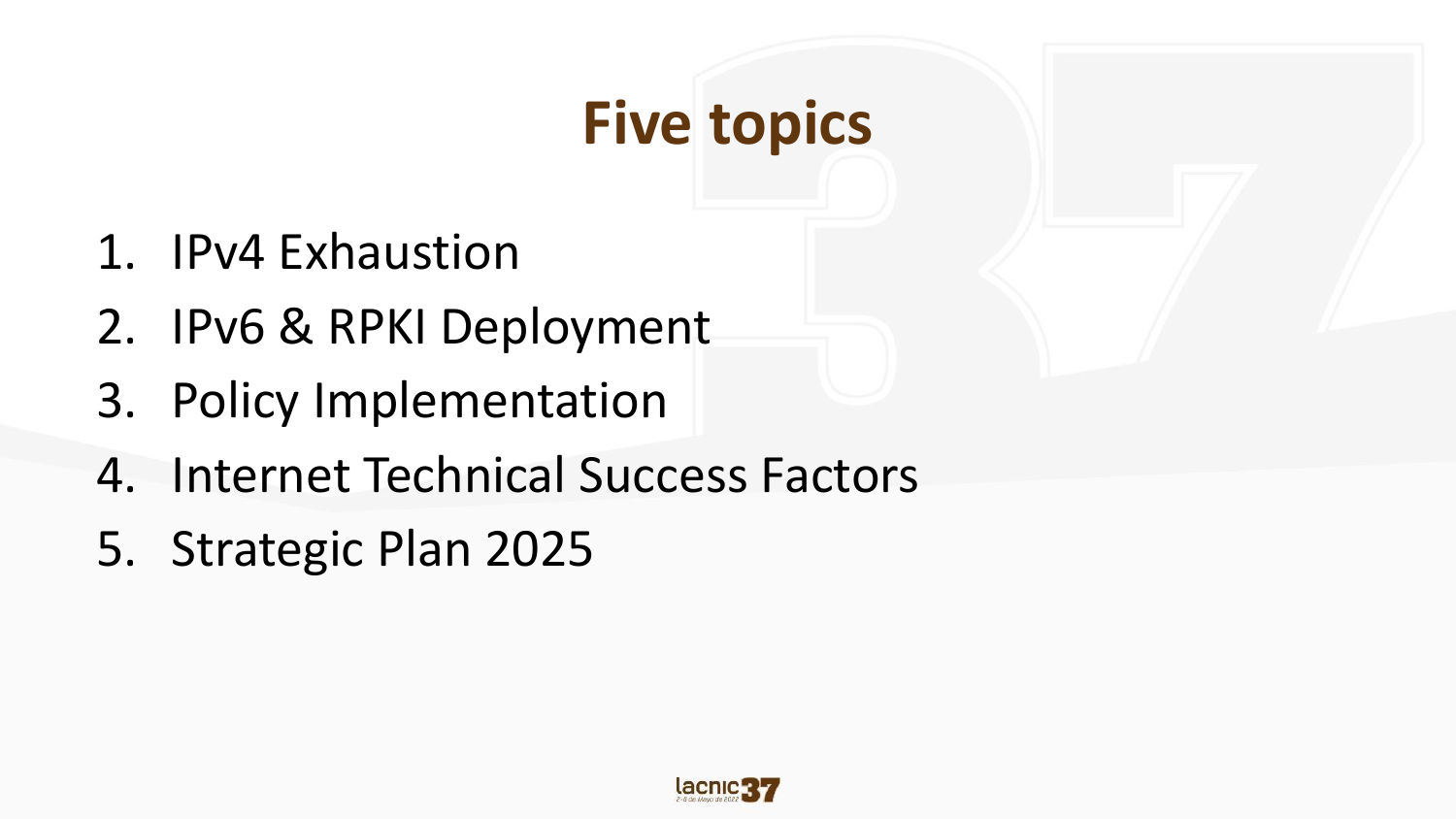### **1. IPv4 exhaustion and waiting list**

#### IPv4 Exhaustion started in August 2020.

- We created a Waiting List.
	- Limited assignations based on recovered space.
	- In order to be listed, solicitants are required to become members (IPv6)
	- IPv4 need is analyzed until request is about to be attended.



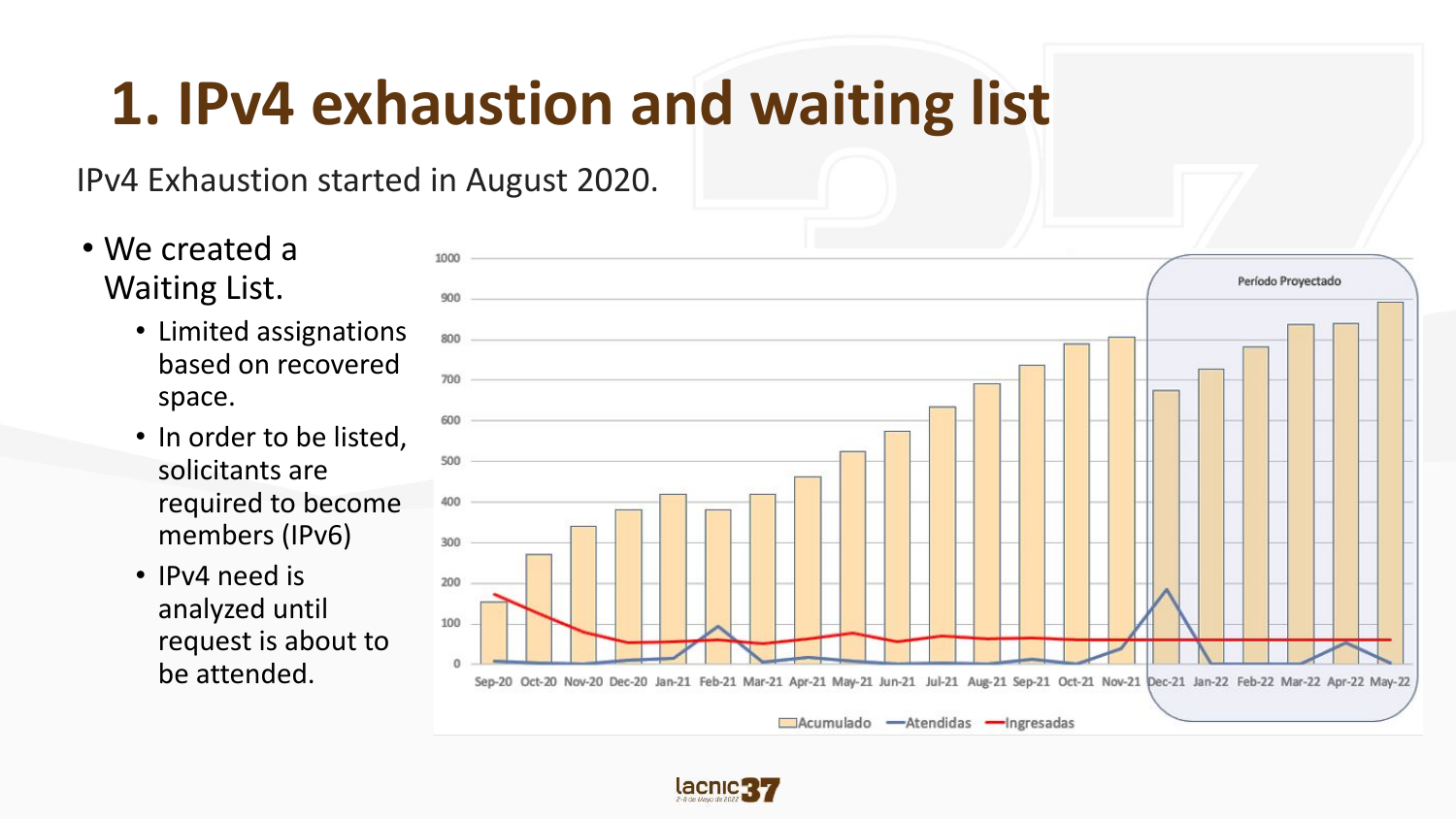### **2. IPv6 delpoyment and RPKI**



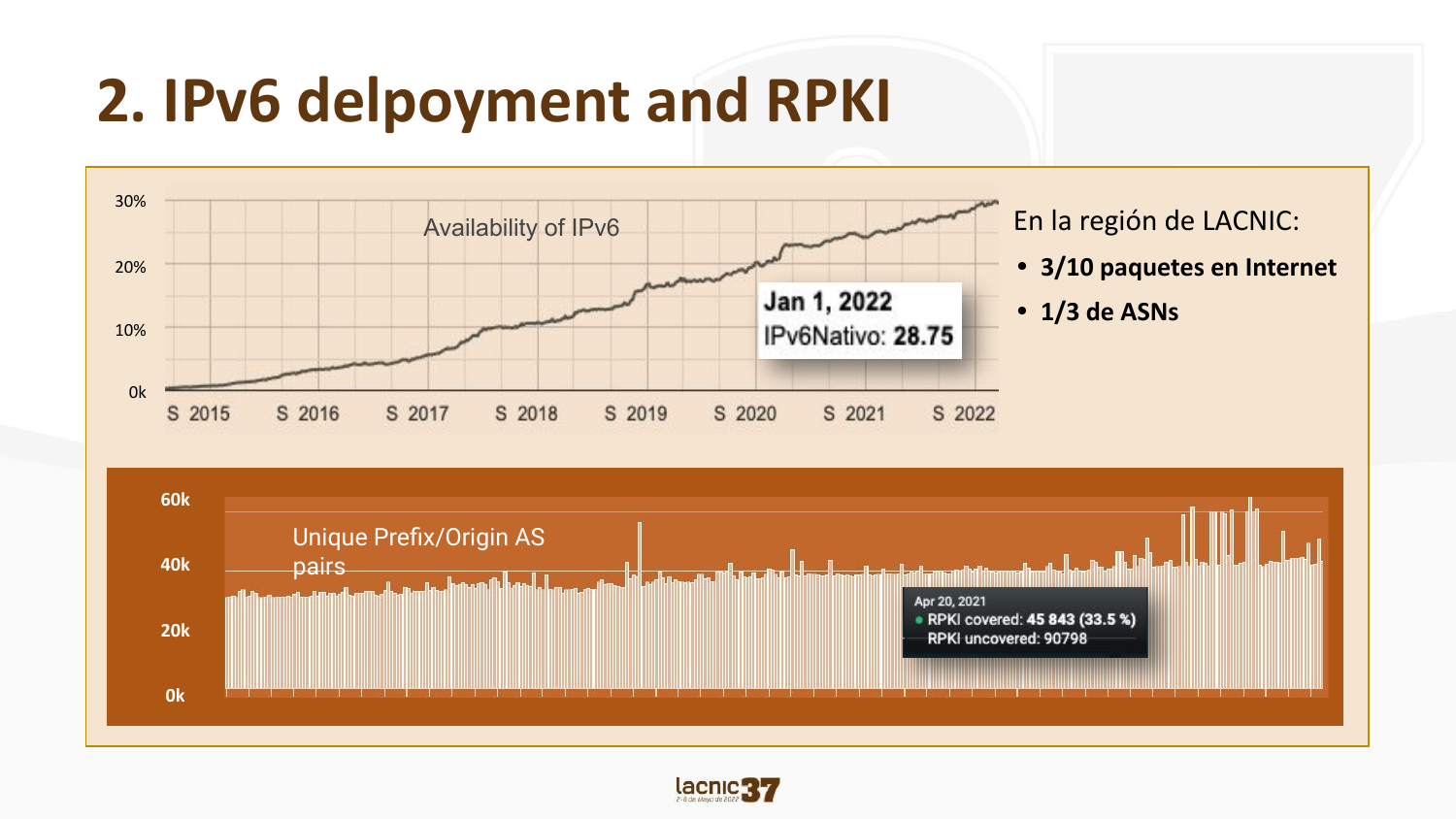# **3. Policy Implementation**

#### **2020, key policy implementations**

- Abuse contact validation Policy.
	- Expected to validate 98% of this contacts.
- Resource Revocation Policy.
- ROAs RPKI ROAs with ASN 0 Policy



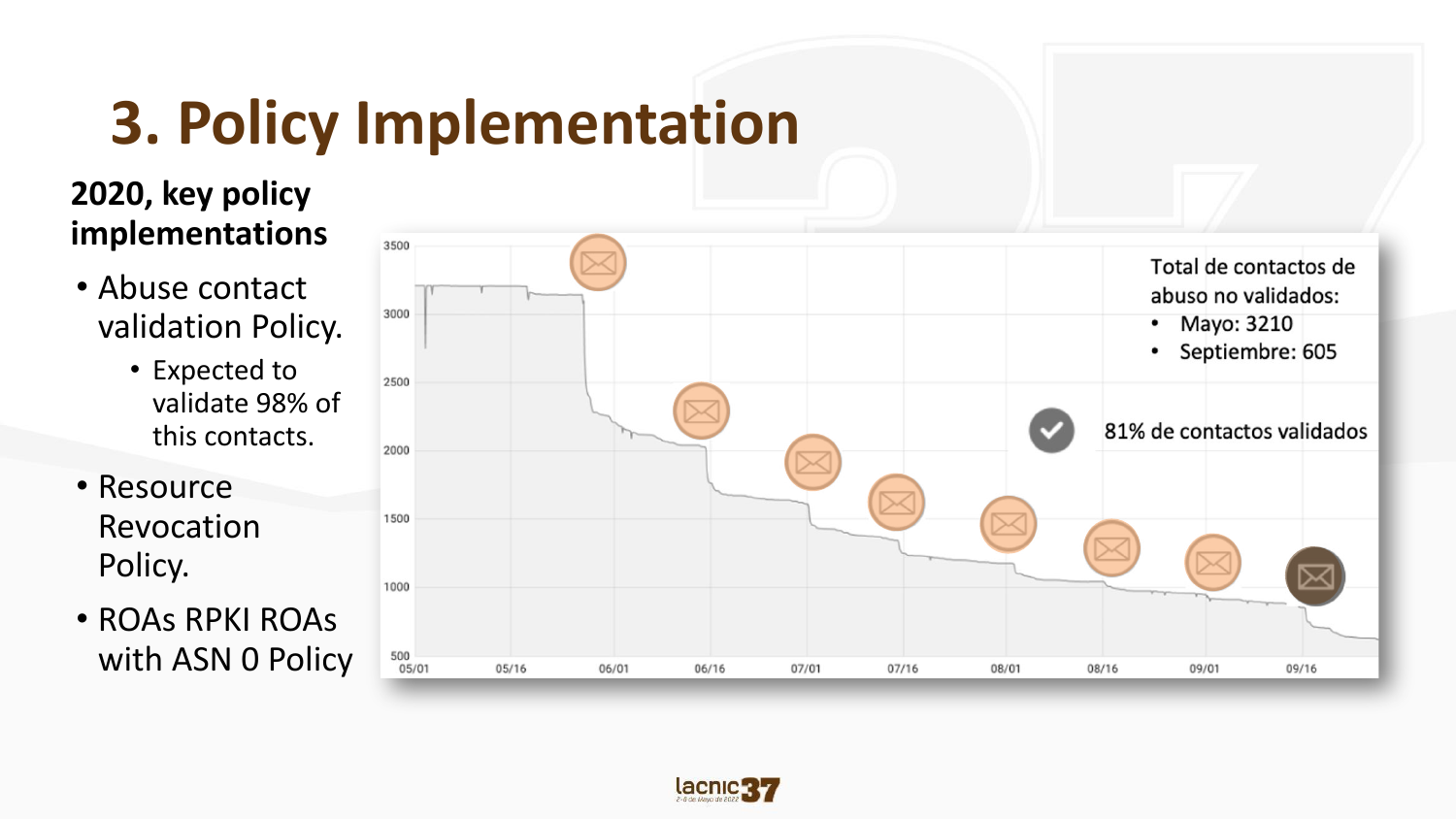#### **4. Internet Technical Success Factors Study (APNIC-LACNIC)**

Identify into what extent Internet Technical Success Factors were present.

The technical success of the Internet is manifested through four dimensions of success, as demonstrated in the figure.

- the Internet has successfully scaled to the increased demand from new users and usage,
- it has been flexible to new network technologies,
- it has adapted to new applications,
- and the whole has been resilient to shocks and changes.





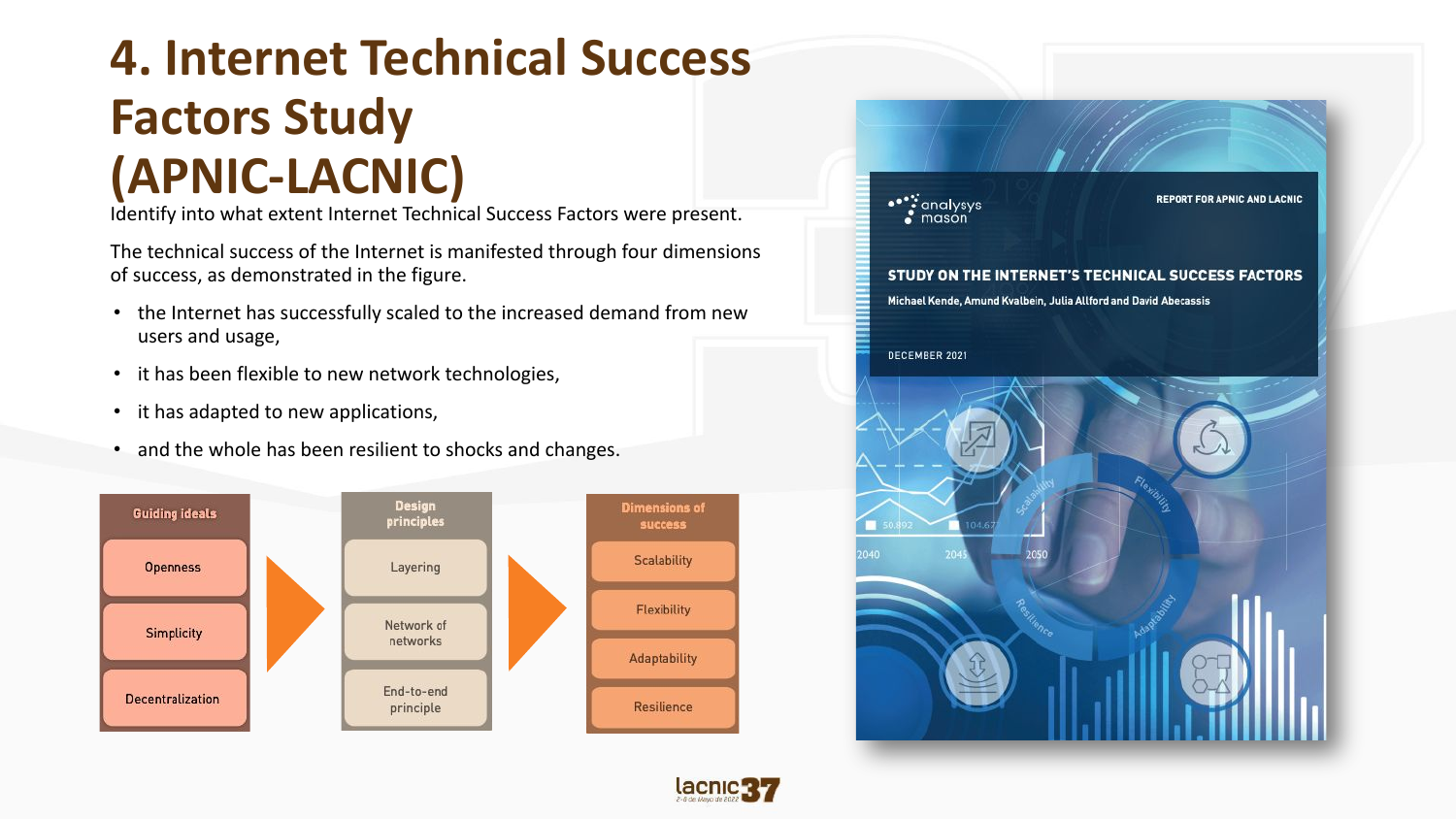### **5. Strategic Plan 2025**

#### We are *building* a regional community for a better global Internet.

To manage Internet number resources for Latin America and the Caribbean, maintaining standards of excellence and transparency and promoting the participatory policy development model. To lead the permanent construction of the regional community, strengthening technological capabilities and applied research for the development of a stable, open Internet.



Why?

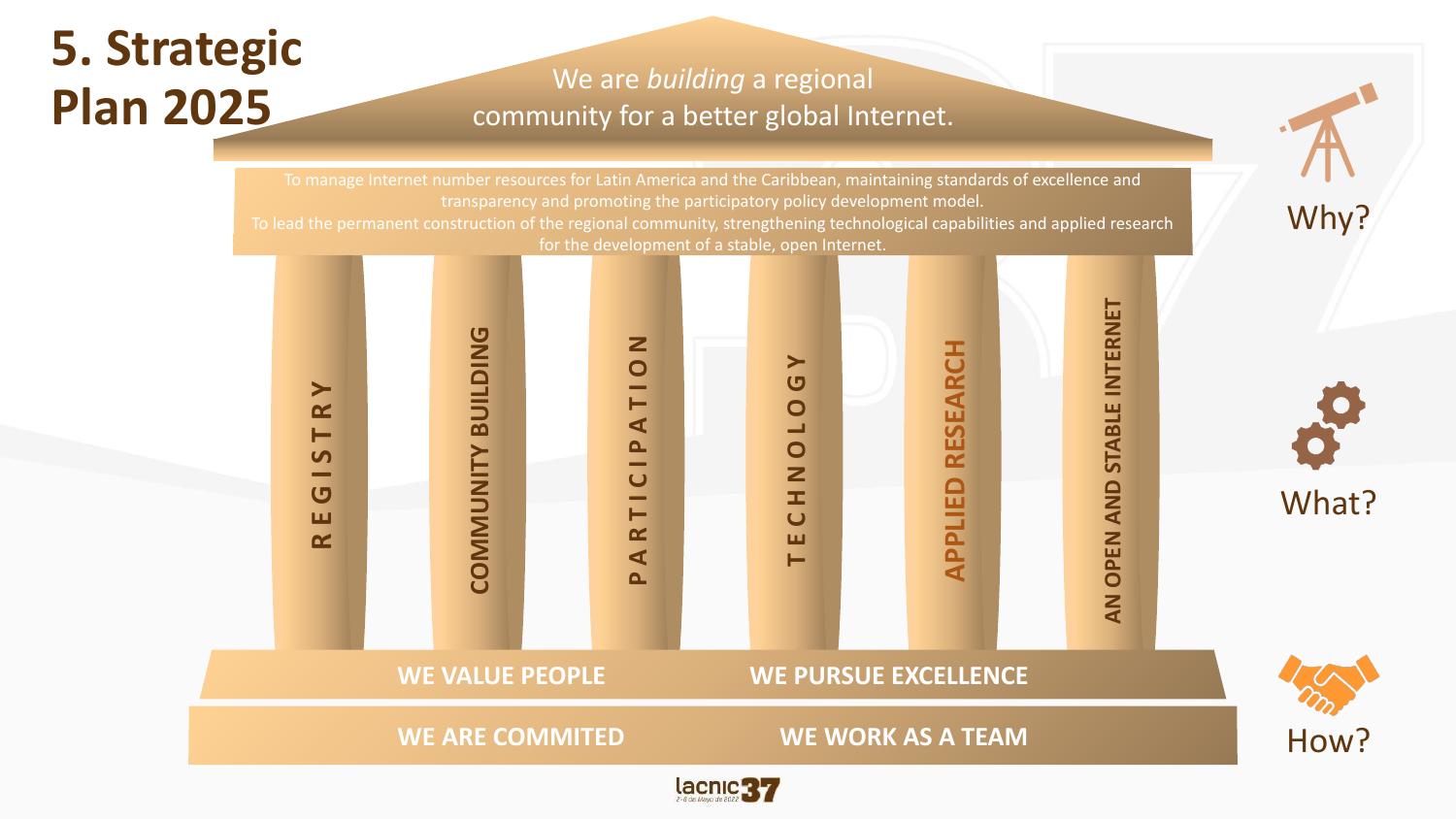| <b>Strategic Map</b><br>2022-2025<br>Develop<br>our regional community,<br>incorporating broader<br>and richer visions in<br>e spaces of interacti<br>To maintain a<br>contiuous<br>improvement<br>process<br>Design and<br>implement a strategy<br>of knowledge<br>management,<br>focused to key<br>positions | Maintain standards<br>of excellence in the<br>operation of the<br>Registry<br>Technical Support<br>that allows<br>compliance with<br>Internal service level<br>agreements<br><b>Maintain the</b><br>financial reserves<br>within the levels<br>defined in the | Create knowledge<br>by promoting<br>applied research<br>and development<br>projects<br><b>Maintain and</b><br>promote an<br>excellent<br>organizational<br>climate based on<br>our values<br>Develop | Strengthen the<br>technological<br>capabilities of<br>the regional<br>community for an<br>stable and open<br>internet<br>Develop our ability<br>to influence for an<br>effective strategic<br>relationship<br>Maintain risk<br>management<br>integrated into<br>organizational | <b>Attend the</b><br>expectations of the<br>partners in our offer<br>of services and<br>training that<br>strengthens the<br>bond with<br>them<br>Develop an internal<br>competency-based<br>training program | comprehensive and<br>effective strategy of<br>communication that<br>attends the different<br>audiences |
|----------------------------------------------------------------------------------------------------------------------------------------------------------------------------------------------------------------------------------------------------------------------------------------------------------------|---------------------------------------------------------------------------------------------------------------------------------------------------------------------------------------------------------------------------------------------------------------|------------------------------------------------------------------------------------------------------------------------------------------------------------------------------------------------------|--------------------------------------------------------------------------------------------------------------------------------------------------------------------------------------------------------------------------------------------------------------------------------|--------------------------------------------------------------------------------------------------------------------------------------------------------------------------------------------------------------|--------------------------------------------------------------------------------------------------------|
| Members -<br>Community                                                                                                                                                                                                                                                                                         | policy                                                                                                                                                                                                                                                        | organizational<br>capacity to respond                                                                                                                                                                | operations                                                                                                                                                                                                                                                                     |                                                                                                                                                                                                              | Internal<br>Capital                                                                                    |
| Processes &<br>Infraestructure                                                                                                                                                                                                                                                                                 |                                                                                                                                                                                                                                                               | effectively to<br>changes in the<br>environment<br>lacnic 37                                                                                                                                         |                                                                                                                                                                                                                                                                                |                                                                                                                                                                                                              | Organizational<br>Resiliency                                                                           |